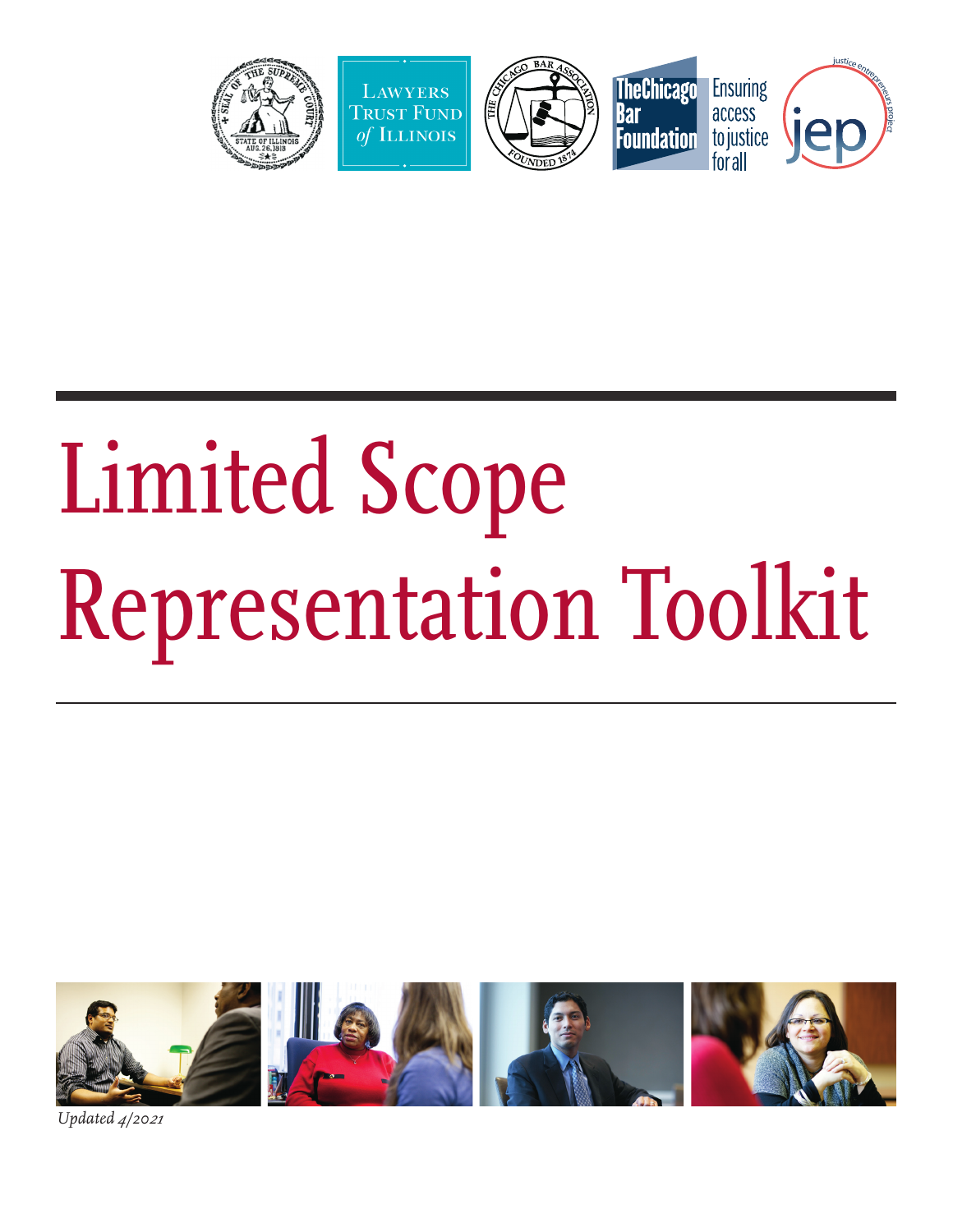<span id="page-1-0"></span>The purpose of this toolkit is to assist attorneys who are licensed in Illinois and seeking to offer limited scope representation as one of their service offerings to potential clients who have civil matters in Illinois trial court. The toolkit includes the following:

#### **CONTENTS**

This toolkit is a project of the Illinois Supreme Court Commission on Access to Justice, the Chicago Bar Foundation, Justice Entrepreneurs Project, The Lawyers Trust Fund of Illinois, and The Chicago Bar Association. These organizations would like to thank the following individuals for their assistance in the development of the toolkit: Jessica Bednarz, Samira A. Nazem, David Holtermann, Patricia Wrona, Sari Montgomery, Trisha M. Rich, Roya Samarghandi, Alyease Jones, and Sonny R. Thatch. If you have questions about the toolkit or limited scope representation more generally, please contact the CBF's Associate Director of Innovation & the JEP, Jessica Bednarz, at *jbednarz@chicagobarfoundation.org* or (312) 546-9939.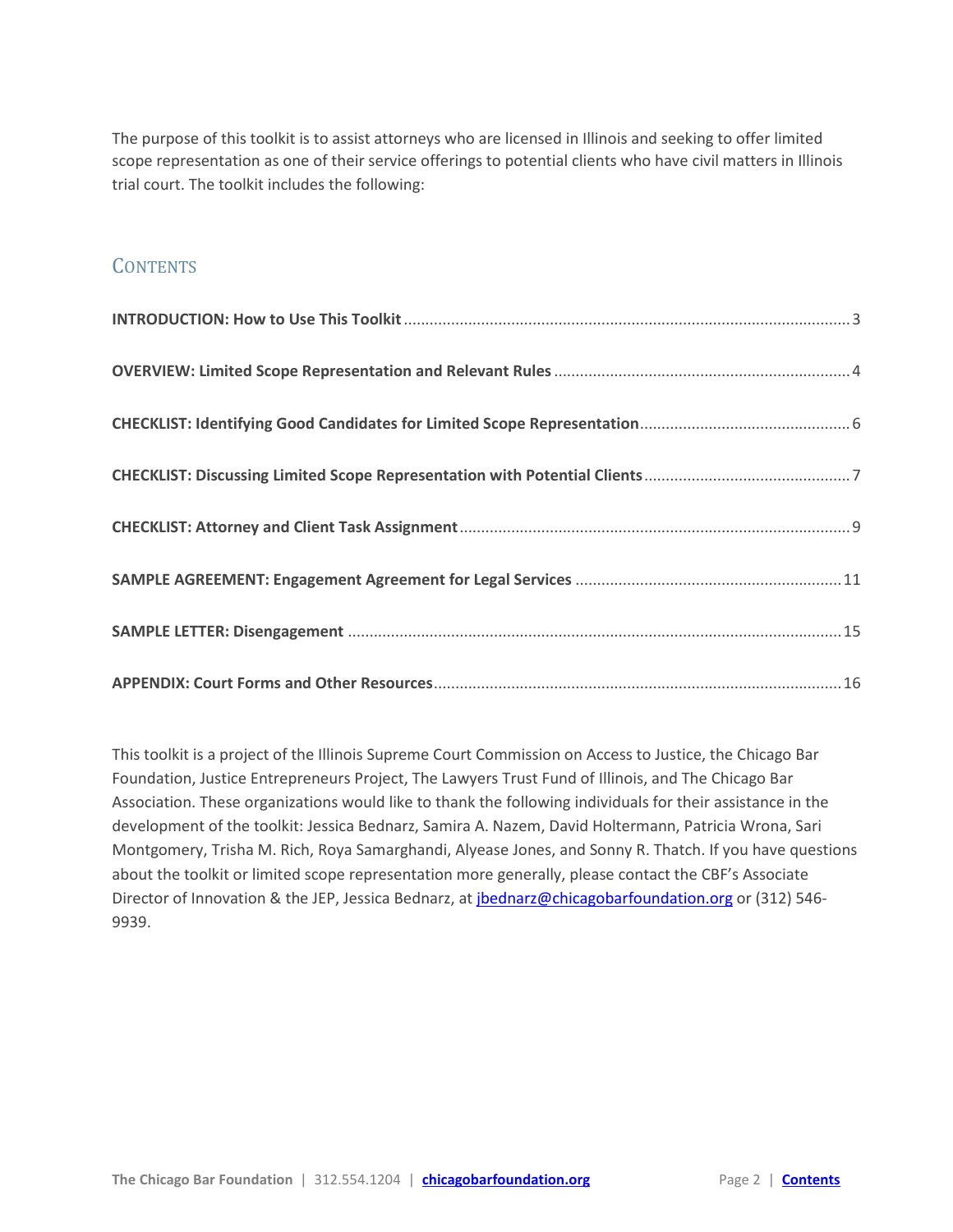# <span id="page-2-0"></span>**INTRODUCTION: How to Use This Toolkit**

This toolkit contains resources designed to aid attorneys in developing and managing a practice that includes limited scope representation. Attorneys are encouraged to read through all of the documents and consider modifying them to fit their needs.

The [Identifying Good Candidates for Limited Scope Representation](#page-5-0) an[d Discussing Limited Scope](#page-6-0)  [Representation with Potential Clients](#page-6-0) Checklists can be used in conjunction with an attorney's initial consultation checklist or client interview forms.

The [Engagement Agreement for Legal Services](#page-10-0) and [Attorney and Client Task Assignment Checklist](#page-8-0) are designed to help attorneys develop engagement agreements that properly define the limited scope of the representation and outline who is responsible for each associated task. The two documents are intended to be used together. As a best practice, attorneys should walk through the checklist with the client, and both the attorney and the client should sign and date each document to memorialize their understanding of the division of tasks associated with the representation. Attorneys may also choose to incorporate the Attorney and Client Task Assignment Checklist into the Engagement Agreement for Legal Services. Once the attorney has completed the representation, the attorney should send a [Disengagement Letter](#page-14-0) to the client.

The Court Forms have been approved by the Illinois Supreme Court and must be used when an attorney provides court-based assistance by making a limited scope appearance. The attorney must complete and file the [Notice of Limited Scope Appearance](http://www.illinoiscourts.gov/forms/approved/procedures/LS-N_2601.1_Approved.pdf) when making such an appearance. Under Supreme Court Rule 13, the preferred method for ending a limited scope appearance is by oral motion to the court at a proceeding where the client is in attendance. If the attorney seeks to terminate the limited scope appearance outside the courtroom, the [Notice of Withdrawal of Limited Scope Appearance](http://www.illinoiscourts.gov/Forms/approved/procedures/LS-W_2602.1_Approved.pdf) must be filed with the court and served on the client (and all other parties of record), along with the form Objection to [Withdrawal of Limited Scope Appearance.](http://www.illinoiscourts.gov/forms/approved/procedures/LS-O_2603.1_Approved.pdf) The objection form is to be used by client litigants who believe the attorney has not completed the scope of representation identified in the Notice of Limited Scope Appearance.

The [Appendix](#page-15-0) contains the Court Forms and some additional resources that may be helpful to attorneys as they build their limited scope practices.

**Please note:** This toolkit is intended as a practice aid to attorneys who seek to provide limited scope representation in civil matters in Illinois trial courts. Accordingly, it highlights ethics and procedural rules as well as best practices that relate to limited scope representation. An attorney's duty of care and obligations under the Rules of Professional Conduct in any legal representation extend beyond those discussed in this toolkit. Use of the toolkit is a supplement to, not a substitute for, the attorney's familiarity with the ethics rules and professional duties, and the attorney's exercise of judgment in providing representation.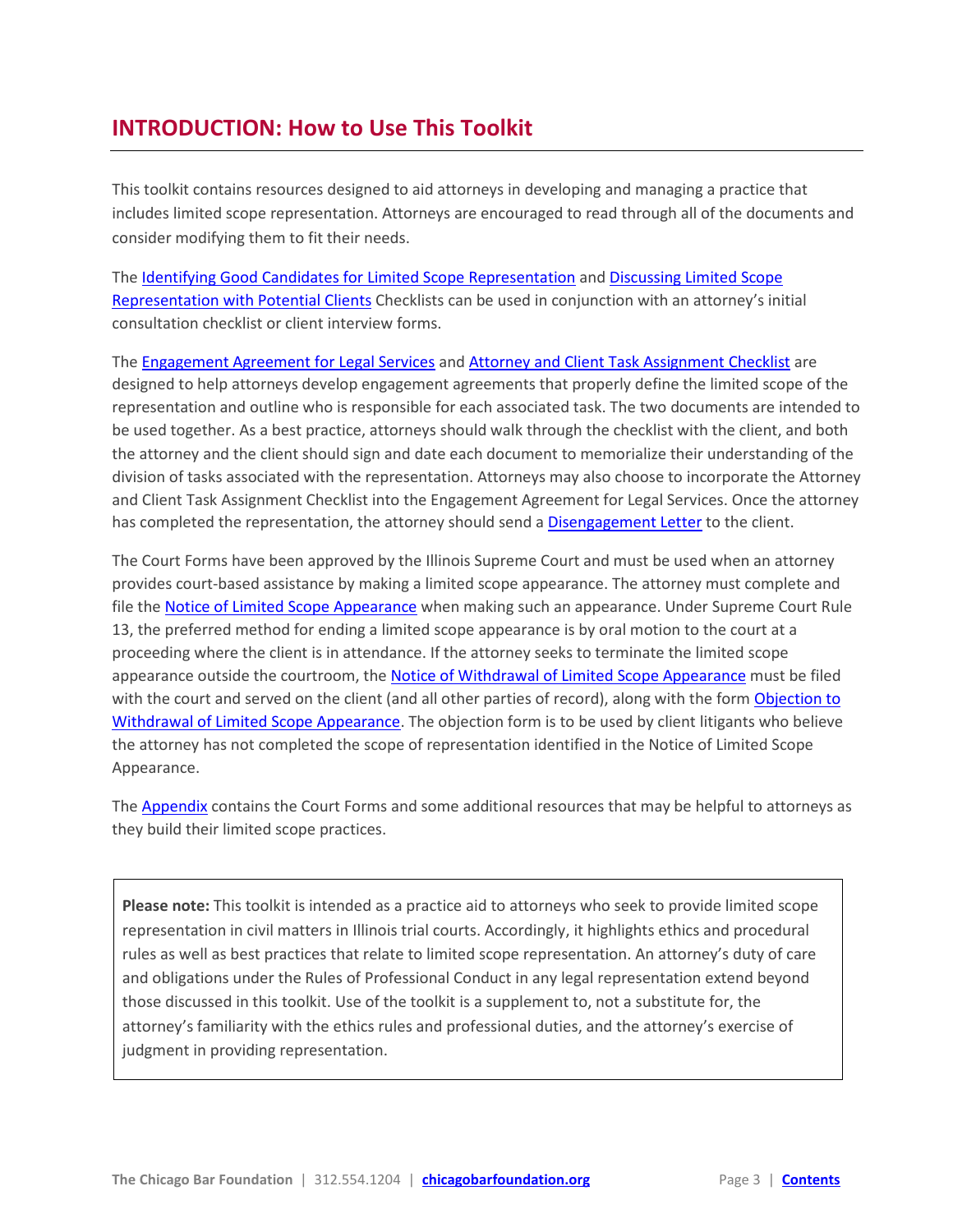# <span id="page-3-0"></span>**OVERVIEW: Limited Scope Representation and Relevant Rules**

Limited scope representation, often referred to as "unbundling," allows attorneys to help potential clients for part of a case rather than seeing it though from beginning to end. This type of assistance is permitted under Illinois Rule of Professional Conduct 1.2(c) so long as it is reasonable under the circumstances and the client gives informed consent.

Limited scope representation allows potential clients who cannot afford to pay for full representation to still hire an attorney for what the potential client, with the attorney's counsel, determines to be the portion(s) of the matter for which an attorney is most needed. Limited scope can be used for both discrete tasks, such as drafting pleadings or providing advice and coaching on an issue, and particular issues in a case, such as the custody portion of a dissolution case. Unbundling also allows the attorney to charge a fixed fee by task or phase of a case. Fixed fees help attorneys distinguish themselves in the market and allow them to focus on providing value rather than on billing time. They also provide clients with predictability and certainty with respect to legal fees, creating a win-win for both attorney and client.

Examples of how attorneys can limit the scope of their representation include, but are not limited to:

- Providing legal advice during a one-time consultation;
- Drafting and/or reviewing documents for a self-represented litigant to file;
- Coaching a self-represented litigant on presenting a case in court; and
- Appearing in court on behalf of a self-represented litigant on a one-time or ongoing basis pursuant to a limited scope appearance.

Additional examples can be found in th[e Attorney and Client Task Assignment Checklist.](#page-8-0)

Contrary to popular belief, attorneys who have incorporated limited scope representation into their practices have not seen corresponding increases in their malpractice insurance premiums. Instead, many malpractice carriers support limited scope representation because the limited nature of the representation requires attorneys to carefully document the details of each representation in writing and to stay in constant communication with their clients, typically resulting in strong, positive attorney-client relationships.

Attorneys offering limited scope representation to potential clients should familiarize themselves with the following rules which address the provision of unbundled services by Illinois attorneys, including civil matters litigated in state trial courtrooms:

**[Illinois Rule of Professional Conduct 1.2\(c\)](http://www.illinoiscourts.gov/SupremeCourt/Rules/Art_VIII/ArtVIII_NEW.htm)** permits attorneys to limit the scope of the representation if the limitation is reasonable under the circumstances and the client gives informed consent.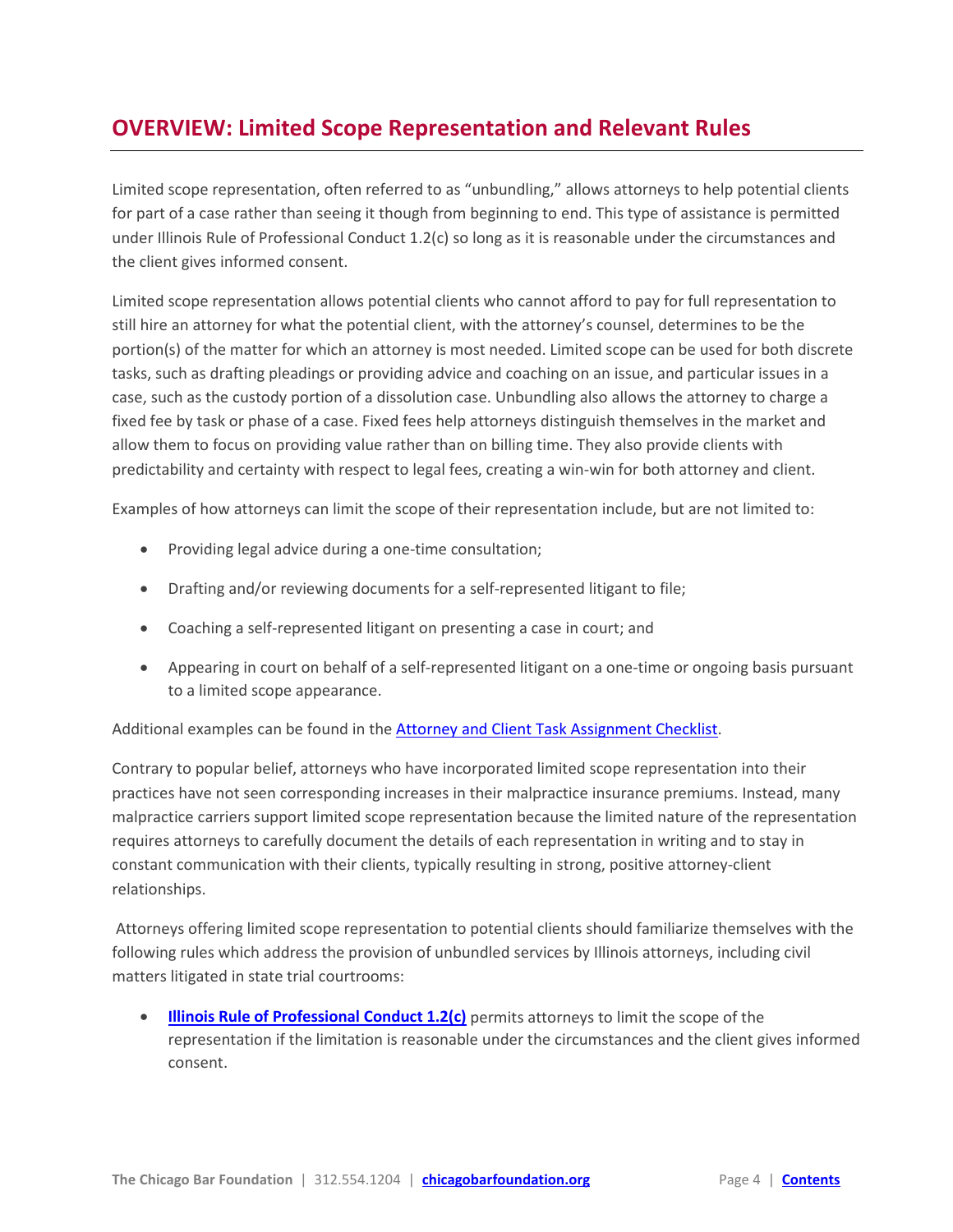- **[Illinois Rule of Professional Conduct 4.2](http://www.illinoiscourts.gov/SupremeCourt/Rules/Art_VIII/ArtVIII_NEW.htm)** clarifies when attorneys may communicate with a person represented by counsel on a limited basis.
- **[Illinois Rule of Professional Conduct 5.5](http://www.illinoiscourts.gov/SupremeCourt/Rules/Art_VIII/ArtVIII_NEW.htm)** clarifies that attorneys may counsel self-represented litigants without filing an appearance in the case.
- **[Illinois Supreme Court Rule 11](http://www.illinoiscourts.gov/SupremeCourt/Rules/Art_I/ArtI.htm#11)** requires that the opposing party or counsel serve all documents on both the attorney and the party while a limited scope appearance is in effect.
- **[Illinois Supreme Court Rule 13](http://www.illinoiscourts.gov/SupremeCourt/Rules/Art_I/ArtI.htm#13)** allows an attorney to make a limited scope appearance on behalf of a party in a civil court proceeding pursuant to Illinois Rule of Professional Conduct 1.2(c) when they have entered into a written agreement with the party to provide limited scope representation.

An attorney can withdraw from the limited scope appearance by oral motion or written notice to all parties of record. The notice shall advise the client that they have 21 days after the entry of the order of withdrawal during which to either retain another attorney or to file a supplementary appearance with the clerk of the court. At the end of the 21-day period, the representation will automatically terminate. See the form [Notice of Withdrawal of Limited Scope Appearance.](http://www.illinoiscourts.gov/Forms/approved/procedures/LS-W_2602.1_Approved.pdf)

• **[Illinois Supreme Court Rule 137](http://illinoiscourts.gov/SupremeCourt/Rules/Art_II/ArtII.htm#137)** allows attorneys to assist self-represented litigants by preparing and reviewing pleadings, motions, and other documents without signing the pleading or filing an appearance.

**Note:** The procedural rules described above pertain only to limited scope representation in civil matters in Illinois trial court.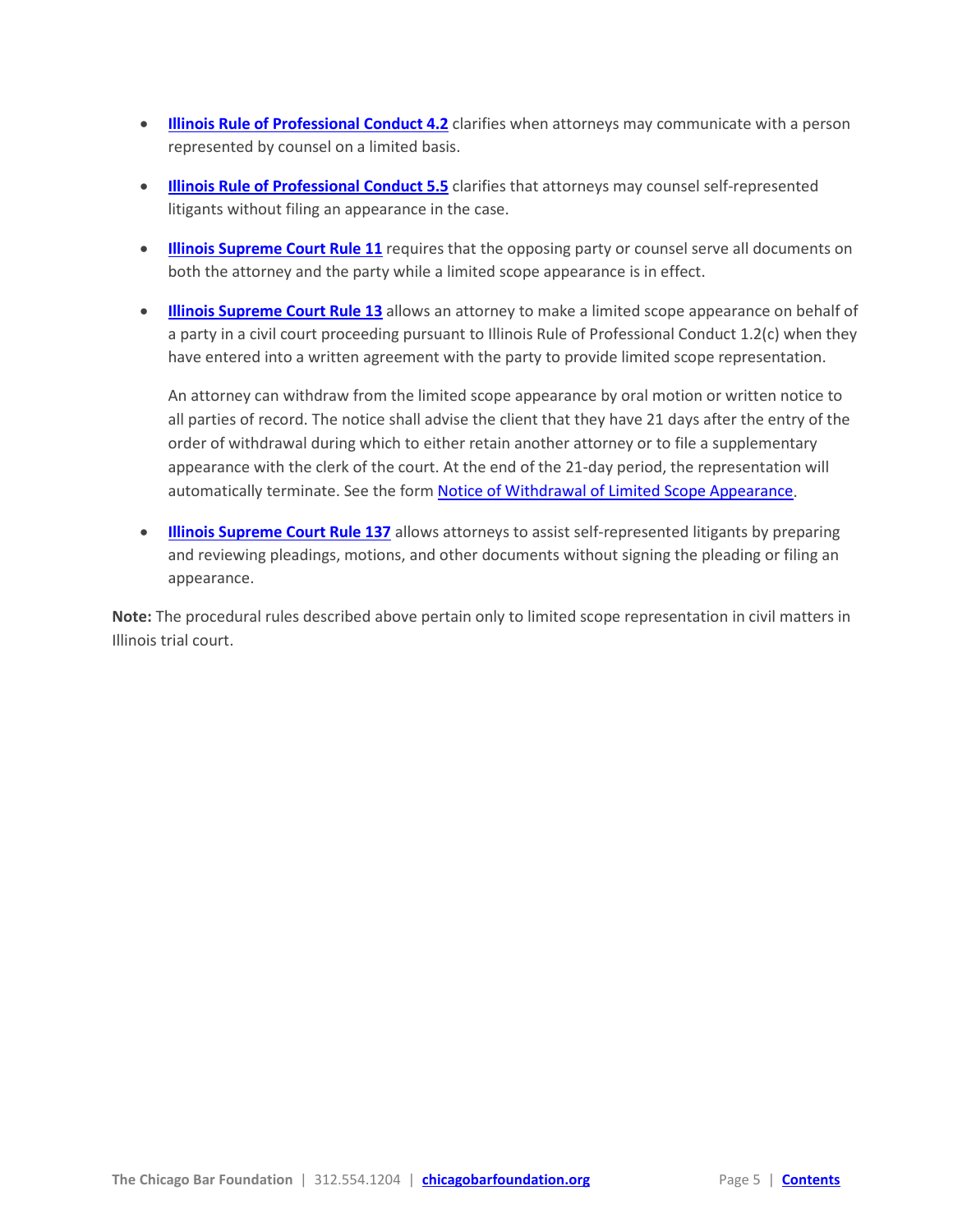# <span id="page-5-0"></span>**CHECKLIST: Identifying Good Candidates for Limited Scope Representation**

While limited scope representation is a helpful option for many clients, it is not appropriate for every client and legal problem. Attorneys who want to offer unbundled legal services should determine whether they know the area of law well enough to limit their representation to specific issues or tasks, and to explain those limitations to their clients. Assuming they do, attorneys then need to determine whether limiting the scope of the representation in any particular matter would be *reasonable under the circumstances* and *obtain the client's informed consent* pursuant to **Illinois Rule of Professional Conduct 1.2(c)**.

Attorneys must determine whether it is reasonable to limit the scope of representation based on the circumstances at the time of the engagement. This requires attorneys to consider both the complexity of the legal matter and the capabilities of the client.

#### **Complexity of the Legal Matter:**

• Is the case simple enough substantively, strategically, and procedurally to be broken down into discrete steps that can be easily divided between the attorney and the potential client?

#### **Capabilities of the Client:**

- Does the potential client have realistic expectations about their ability to handle all or parts of the case on their own?
- Does the potential client have the mental, physical, and emotional capacity to handle parts of the case on their own? When making this determination, an attorney should consider many factors including, but not limited to, disability status, English proficiency, and whether the potential client is a victim of trauma.
- Is the potential client capable of appearing independently in court?
- Does the potential client have the ability to follow instructions?
- Does the potential client have access to the technology needed to comply with e-filing and other court requirements and do they know how to use it?

If the answer to any of the above questions is "no," the attorney should consider carefully whether limiting the scope of representation will be reasonable. However, the attorney should also keep in mind that reasonableness does not require the lawyer to predict that the client will prevail in the matter with limited scope assistance, but merely that there is a reasonable chance the litigant will do so.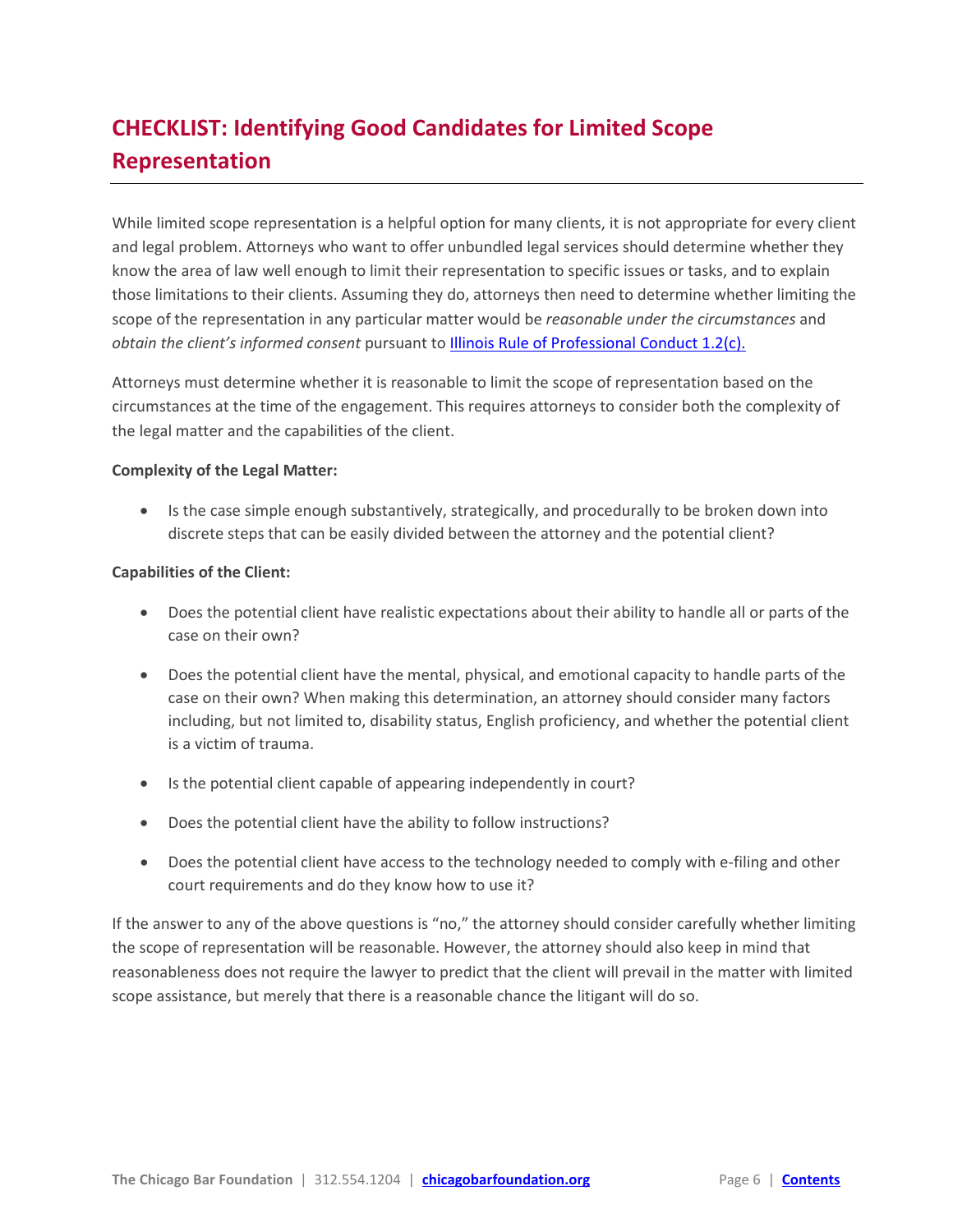# <span id="page-6-0"></span>**CHECKLIST: Discussing Limited Scope Representation with Potential Clients**

During the initial consultation, it is important that the attorney discuss the following items with the potential client before entering into a limited scope representation.

- **The differences between limited scope representation and full representation.** The attorney should identify the differences between the two models to the potential client. The attorney also should explain why limited scope representation would be reasonable in the potential client's case and make sure the client fully understands his or her role and responsibilities associated with limited scope. The attorney needs to make the limitations of the representation clear (e.g., "If you hire me to only draft and review court documents, this means I will not go to court with you."). Attorneys can use the [Attorney and Client Task Assignment Checklist](#page-8-0) to facilitate this discussion with the potential client. Having this conversation will help the attorney satisfy the informed consent requirement in Rule 1.2(c).
- **Apportion tasks in writing.** If the client agrees to limited scope representation, using a document like th[e Attorney and Client Task Assignment Checklist](#page-8-0) will clarify the division of tasks associated with the representation, and memorialize the understanding of both the attorney and client. This checklist can also be incorporated into the [Engagement Agreement for Legal Services.](#page-10-0)
- **Discuss and document changes in the scope of the representation.** The scope of the representation in a case may change for a variety of reasons including, but not limited to, the client later deciding that they would like the attorney to handle additional tasks associated with the matter. If this happens, the best practice is for the attorney and the client to complete, sign, and date a new [Attorney and Client Task Assignment Checklist](#page-8-0) an[d Engagement Agreement for Legal](#page-10-0)  [Services.](#page-10-0) *If an attorney fails to document changes in the scope of a representation, they risk assuming responsibility for the entire case.* Because changes in the scope of the representation are common, attorneys should consider having a conversation about this with potential clients who are considering limited scope representation in an effort to manage expectations and reduce surprises down the road.
- **The proper filing and service of pleadings and deadlines.** During the initial consultation, the attorney should provide specific instructions to the potential client regarding proper filing and service of pleadings, including e-filing requirements, and advise them of the importance of deadlines and their responsibility to keep track of them.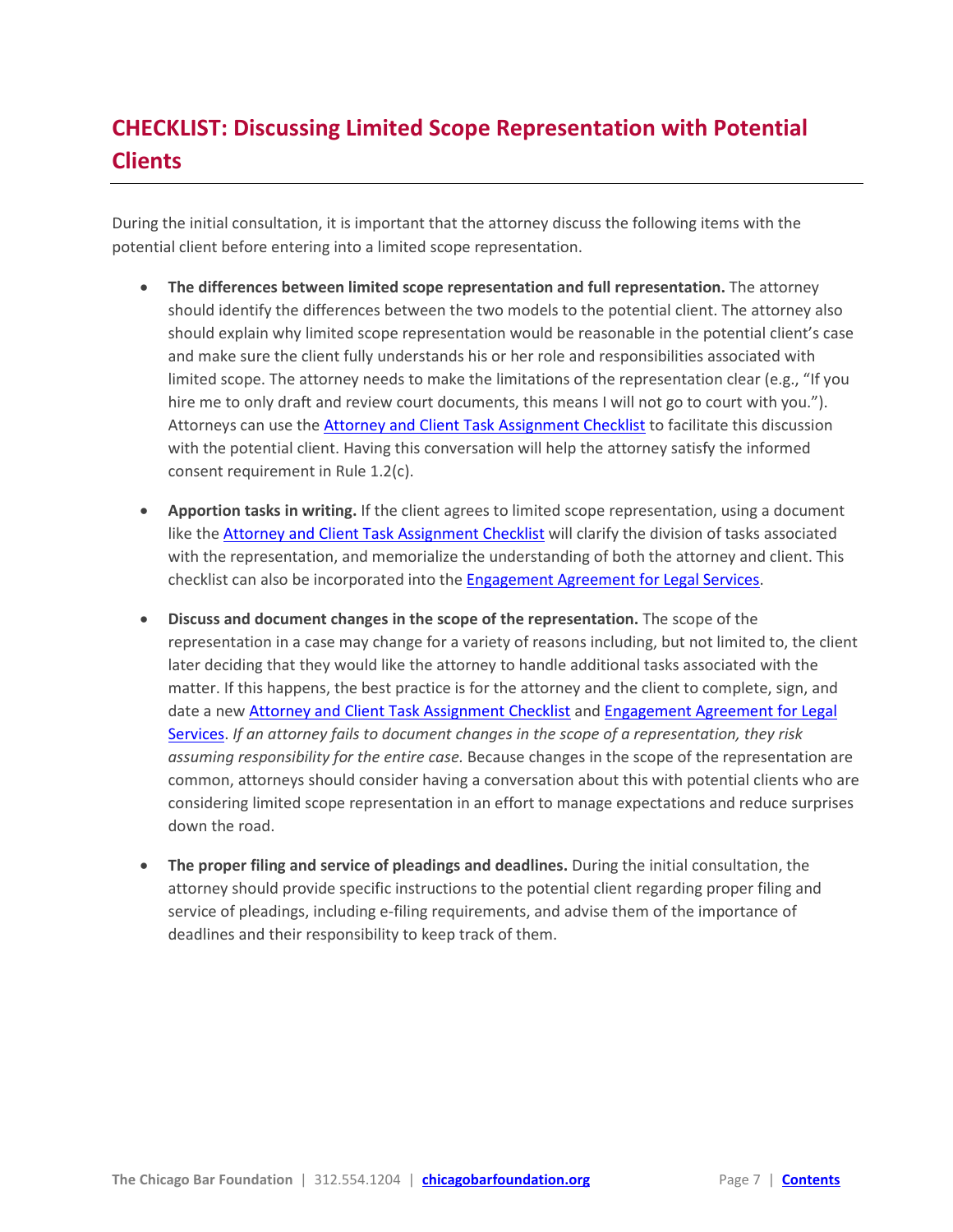- **Ancillary issues outside the scope of representation.** Attorneys should be aware that the court decisions in several states, including Illinois, have held that there is a duty to inform clients of issues that fall outside the scope of representation. See for example *Keef v. Widuch,* 747 N.E.2d 992, 321 App. 3d 571, 254 Ill. Dec. 580 (Ill. App., 2001), which found that an attorney whose representation was limited to a workers' compensation matter nonetheless had a duty to advise the client of the possibility of third-party claims and applicable statutes of limitation. This "peripheral" duty to advise does not require proactive representation by the attorney, and should not discourage attorneys from offering limited scope services when appropriate. There are several steps a practitioner can take to more effectively manage the duty to advise:
	- $\circ$  Attorneys should stick to areas of law with which they are familiar when providing limited scope representation. Knowledge and expertise in a practice area makes it easier to spot related issues that may fall outside the scope of representation.
	- $\circ$  Use a checklist or other screening document to ensure that initial client interviews include inquiries about commonly occurring ancillary issues.
	- $\circ$  Make sure discussions with clients about limiting representation address any ancillary issues and the risks of leaving those issues outside the scope of representation.
	- o Document any advice given to clients about ancillary issues.
- **Communication with opposing counsel on matters outside the limited scope representation.** The attorney should advise the client that the client will need to communicate directly with opposing counsel on matters outside the scope of the limited representation. Outlining the scope and type of such communications on the [Attorney and Client Task Assignment Checklist](#page-8-0) can be one helpful way to prepare the client for this. Once a limited scope appearance has terminated, the attorney may find it helpful to communicate that in writing to both the Circuit Clerk's office and the opposing counsel to ensure future case communications are directed to the correct person. If the attorney receives filed documents pertaining to matters outside the limited scope representation (or after the limited scope representation has terminated), the attorney has a duty to deliver such documents to the client in a timely manner.
- **Confirm the limited scope representation has ended.** Once the limited scope engagement ends, a best practice is for the attorney to send the client a [Disengagement Letter](#page-14-0) to memorialize the end of the representation.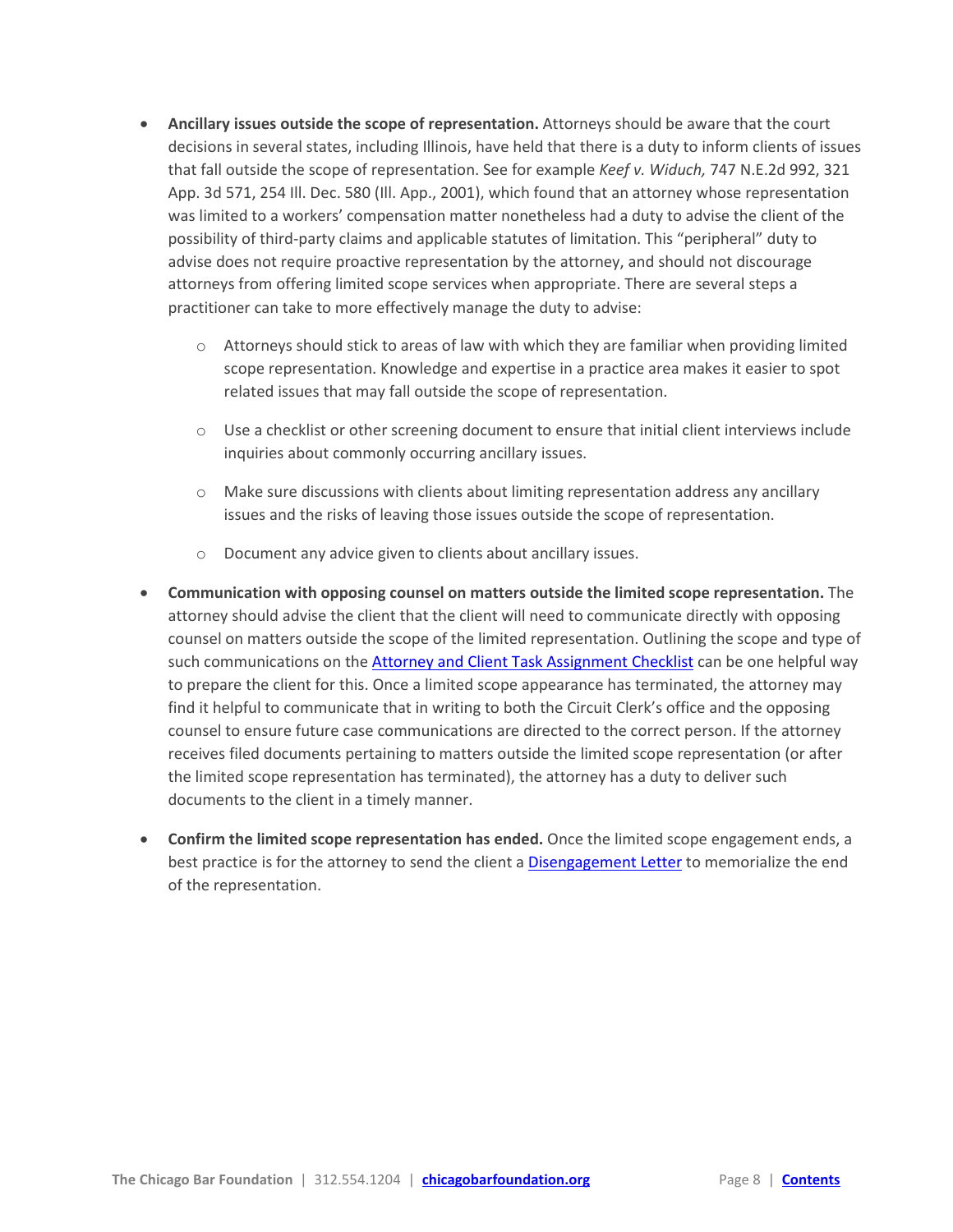## <span id="page-8-0"></span>**CHECKLIST: Attorney and Client Task Assignment**

#### *You ca[n download this checklist as a word document.](https://chicagobarfoundation.box.com/s/u7is8yg7w9md5nw3c1ucfl86ozbgmjrl)*

This checklist is designed for an attorney to use during an initial limited scope representation consultation to explain to clients the various tasks that their case will entail and to visually outline how responsibility for those tasks will be allocated between the attorney and the client. A best practice would be to attach the completed checklist to the Engagement Agreement for Legal Services, especially in cases where attorneys are handling multiple tasks in a case. This will make clear to the client what the attorney will and will not be handling for them. The checklist is not designed for any particular practice area and the list of tasks within it is not exhaustive. Attorneys should therefore consider tailoring the checklist to fit their respective practices.

When using this checklist, offer a detailed description about any tasks to be completed by attorney. To the extent possible, avoid using legal jargon or other terminology that may be unclear to the client (this is particularly important because limiting the scope of the relationship requires informed consent). Make sure that the checklist is updated if the scope of representation changes after its initial completion.

| <b>SERVICES TO BE PERFORMED (TASKS)</b>                          | <b>ATTORNEY</b> | <b>CLIENT</b> |
|------------------------------------------------------------------|-----------------|---------------|
|                                                                  | <b>TO DO</b>    | <b>TO DO</b>  |
| <b>Legal Advice</b>                                              |                 |               |
| Provide advice about legal rights, responsibilities, procedures, |                 |               |
| and/or strategy on a one-time basis.                             |                 |               |
| Describe:                                                        |                 |               |
| Provide advice about legal rights, responsibilities, procedures, |                 |               |
| and/or strategy on an ongoing basis.                             |                 |               |
| Describe:                                                        |                 |               |
| <b>Document Preparation</b>                                      |                 |               |
| Draft documents on behalf of client.                             |                 |               |
| Describe:                                                        |                 |               |
| Review documents prepared by client.                             |                 |               |
| Describe:                                                        |                 |               |
| Draft discovery requests on behalf of client.                    |                 |               |
| Describe:                                                        |                 |               |
| Review discovery requests on behalf of client.                   |                 |               |
| Describe:                                                        |                 |               |
| Draft or review correspondence.                                  |                 |               |
| Describe:                                                        |                 |               |
| File and serve documents.                                        |                 |               |
| Describe:                                                        |                 |               |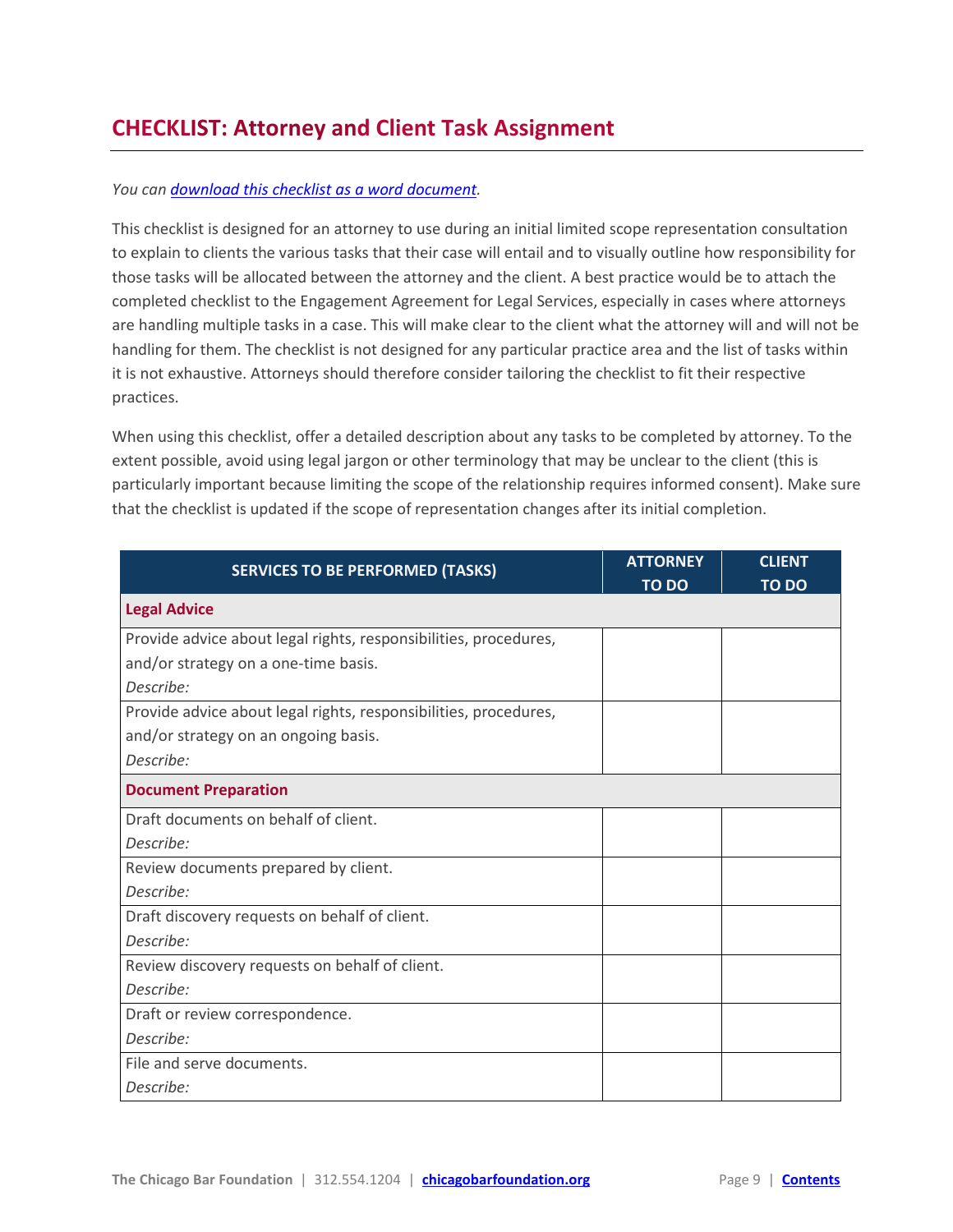| <b>Case Preparation and Investigation</b>                      |  |
|----------------------------------------------------------------|--|
| Conduct a factual investigation (e.g. contact witnesses and/or |  |
| expert witnesses, obtain documents, public record searches).   |  |
| Describe:                                                      |  |
| Prepare discovery responses on behalf of client.               |  |
| Describe:                                                      |  |
| Review discovery responses prepared by client.                 |  |
| Describe:                                                      |  |
| Take or defend depositions.                                    |  |
| Describe:                                                      |  |
| <b>Settlement Negotiations</b>                                 |  |
| Review an outstanding settlement offer or agreement.           |  |
| Describe:                                                      |  |
| Negotiate specified issue(s) for settlement.                   |  |
| Describe:                                                      |  |
| <b>Trial Preparation</b>                                       |  |
| Draft or review subpoenas for trial.                           |  |
| Describe:                                                      |  |
| Draft or respond to motions for trial.                         |  |
| Describe:                                                      |  |
| Outline witness testimony and/or argument for trial.           |  |
| Describe:                                                      |  |
| <b>Court Appearances</b>                                       |  |
| Appear in court on a one-time basis.                           |  |
| Describe:                                                      |  |
| Appear in court on an on-going basis.                          |  |
| Describe:                                                      |  |
| Represent Client at trial.                                     |  |
| Describe:                                                      |  |
| <b>Miscellaneous</b>                                           |  |
| Other (describe):                                              |  |
| Other (describe):                                              |  |

**Any other task not set out in this Checklist is the responsibility of Client.** 

**Client Initials Attorney Initials** 

**Date**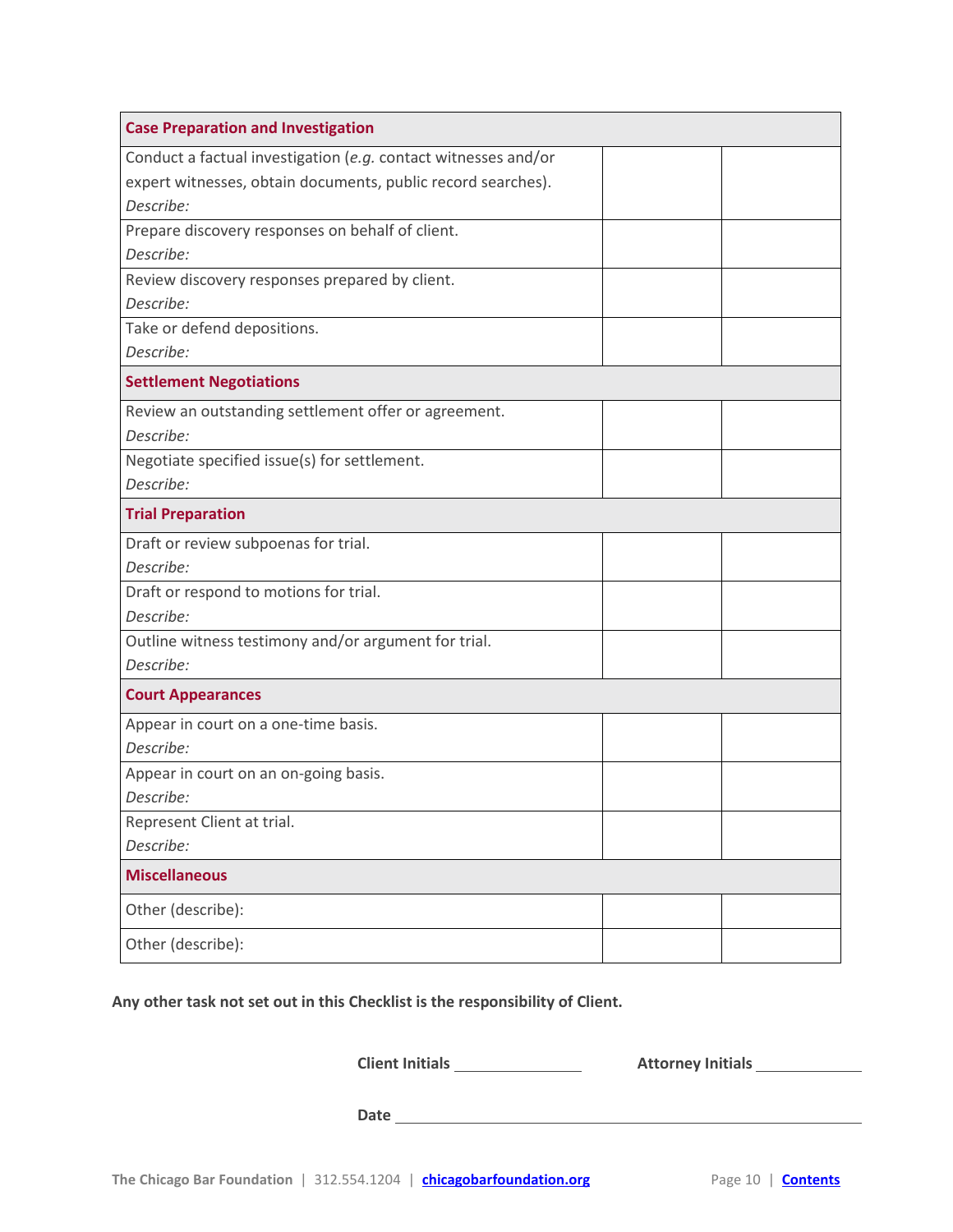# <span id="page-10-0"></span>**SAMPLE AGREEMENT: Engagement Agreement for Legal Services**

*You ca[n download this agreement as a word document.](https://chicagobarfoundation.box.com/s/8gmn7ljnxqs9j8ijdah4gfqol5sw2kq3)*

#### **Engagement Agreement for Legal Services**

This agreement (Agreement) is made between Client, \_\_\_\_\_\_\_\_\_\_\_\_\_\_\_\_\_\_\_\_\_\_\_\_\_\_\_\_\_(Client), and Attorney, (Attorney). Attorney only represents Client. Attorney does not represent any other person in this matter.

**1. The Client's Goals.** Client has engaged Attorney to help them achieve certain goals. Client's goals in this case include:

| а.      |  |
|---------|--|
| b       |  |
| ⌒<br>J. |  |

**2. The Scope of the Representation.** To accomplish Client's goals, Attorney will provide legal services that are limited to the following (describe scope of representation – be specific):



#### **3. Attorney Responsibilities.**

- a. **Assigned Services.** Client and Attorney have completed the Attorney and Client Task Assignment Checklist (Checklist) and attached it to this document. Attorney is only responsible for completing the services marked "Yes" in the "Attorney To Do" column of the Checklist. Client is responsible for completing all other tasks, including, but not limited to, those tasks marked "Yes" in the "Client To Do" column of the Checklist. [*Note: It is a best practice to complete the Checklist and append it to the Agreement. If an attorney chooses not to do this, the attorney should outline in the Agreement which tasks they will and will not be responsibility for during the engagement.]*
- b. **Additional Services.** If Attorney is requested or required to provide additional services, Attorney and Client will complete and sign a new Checklist and Engagement Agreement for Legal Services. Client will pay additional fees (to be agreed upon by Client and Attorney) for additional services.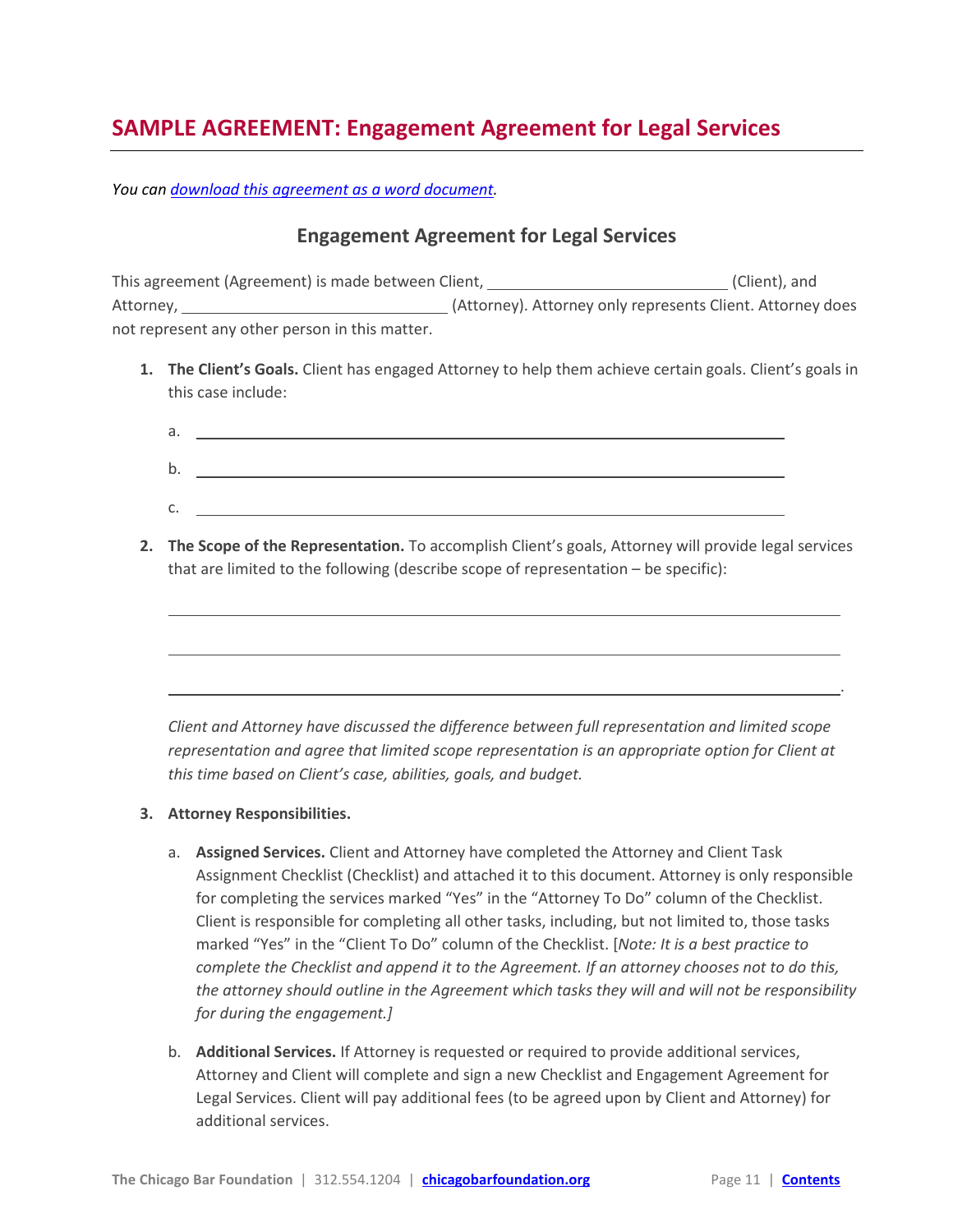- **4. Client Responsibilities and Control.** Client will handle all parts of the case except those that are assigned to Attorney in the Checklist. Client will be in control of the case and will be responsible for all decisions made during the case. Client agrees to:
	- a. Cooperate with Attorney and Attorney's staff by promptly giving them all information they reasonably request about the case.
	- b. Promptly tell Attorney anything they know about the case, including any concerns they have, and to update Attorney as new information or concerns arise.
	- c. Promptly provide Attorney with copies of all court documents and other written materials that Client receives or sends out about the case.
	- d. Immediately provide Attorney with any new court documents, including pleadings or motions, received from the other party or the other party's attorney.
	- e. Keep all documents related to the case together and organized in a file for Attorney to review as needed.
	- f. Maintain an active phone number and email address by which Attorney can communicate with Client about the representation and where Client can receive documents and notifications from Attorney and the circuit clerk's office in litigated matters. Client will check their voicemail and email account at least once every couple of days. If there are circumstances that prevent Client from doing this, Client will decide what the best way for Attorney to communicate with Client is and will provide written notice to Attorney of their decision.

#### **5. Method of Payment for Services.**

a. **Legal Fees.** In exchange for the legal services provided by Attorney, Client agrees to pay a fee of \$ . Client has initialed the payment option below that works best for them.

Client will pay the entire flat fee listed above when this Agreement is signed.

Client will pay a partial fee of \$\_\_\_\_\_\_ when this agreement is signed. Client will pay the remaining  $\sinh(1)$  by or before

Client will pay off the flat fee listed above in installments as described here:

\*A best practice is to offer flat fee and other pricing options that provide potential clients with predictability and certainty. Attorneys have the option of offering other fee arrangements to clients, including, but not limited to, offering their services pro bono, and if they do so, they should customize this provision to reflect that pricing model.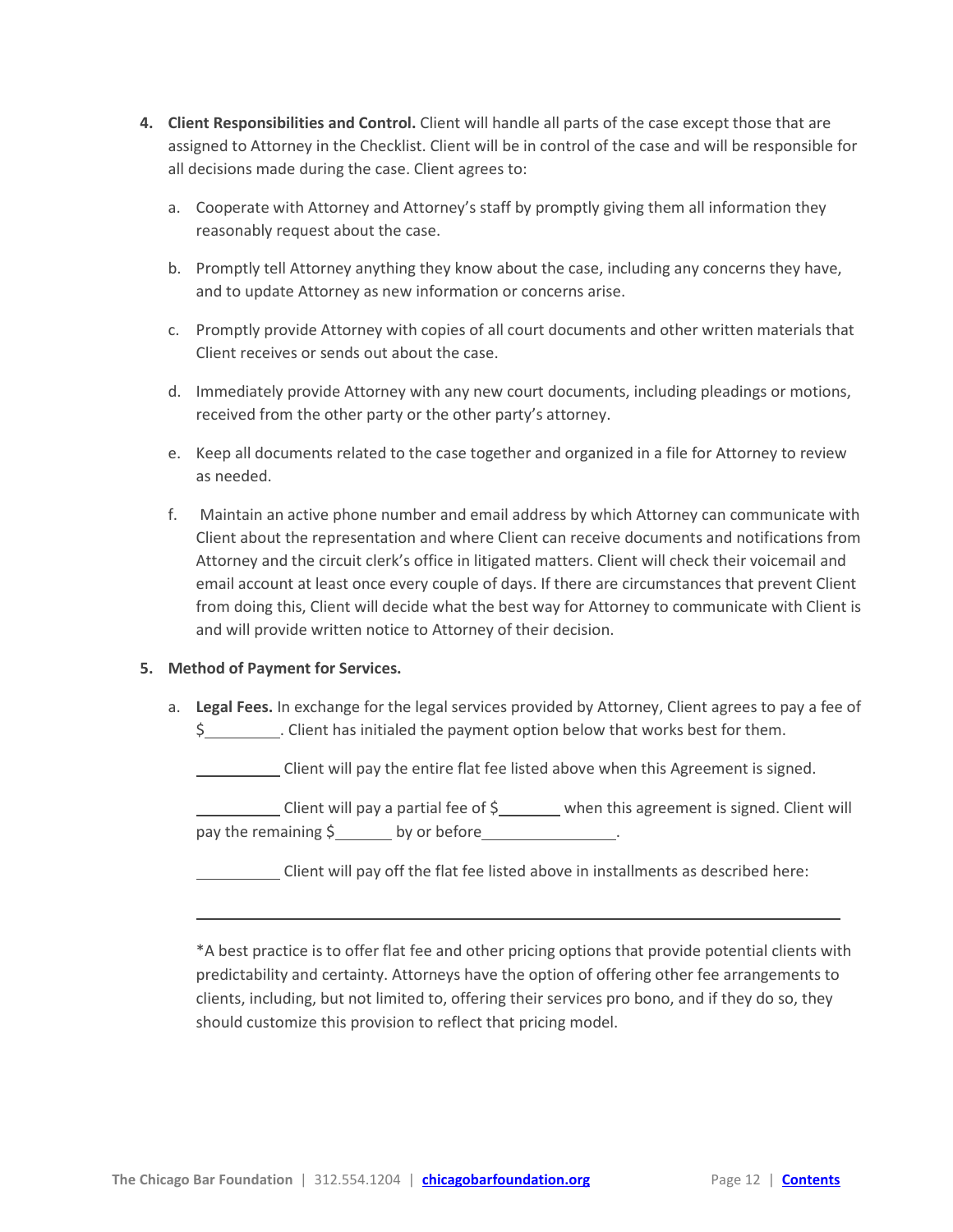- b. **Costs.** The fee does not include costs and expenses incurred to provide those services. In addition to the fee above, Client agrees to pay any costs and expenses including, but not limited to, fees associated with filing the case, private investigators, expert witnesses, court reporters and transcripts, service of subpoenas, and travel expenses which Attorney considers necessary and proper for the preparation and execution of the Attorney's commitments. Attorney will seek Client's approval before incurring these costs and explain why these costs are necessary to accomplish Client's goals. Client agrees to pay costs within thirty (30) days of receiving an associated invoice.
- **6. Right to Seek Advice of Other Counsel.** Client has the right to ask another attorney for advice and professional services at any time during or following this Agreement.
- **7. No Guarantees.** Client agrees that Attorney has not made any promises or guarantees that their involvement in the case will cause a certain outcome or result.
- **8. Termination.** Client and Attorney have entered into a voluntary relationship and may end that relationship at any time. Client may end the relationship for any reason. Attorney may end the relationship if Attorney learns that Client has misrepresented or failed to disclose material facts to Attorney, if Client fails to follow Attorney's legal advice, if Client fails to cooperate in the representation, if Client fails to make the agreed upon payment(s), or for any other reason allowed by th[e Illinois Rules of Professional Conduct.](http://www.illinoiscourts.gov/SupremeCourt/Rules/Art_VIII/default_NEW.asp) If the relationship ends, Client has a right to request a copy of their file, which includes all of the information given by Client to Attorney and any legal work completed by Attorney on Client's behalf.

Client is responsible for payment of all outstanding costs and expenses incurred prior to termination and attorney shall have a right to keep an appropriate proportion of the fees paid or due based on the legal services provided to Client. In the event there is a disagreement over the fees owed to Attorney, Illinois law provides attorneys with the right to seek judicial relief for outstanding fees, including a retaining lien to enforce payment of the bill, *after* an attorney's withdrawal or a client's request for the attorney to withdraw.

- **9. Withdrawal of Attorney.** Attorney's obligation to Client is over once Attorney has completed all of the services identified in the attached Checklist. If Attorney has made a limited scope appearance on behalf of Client, that appearance should be terminated or withdrawn in a timely manner. In addition, Attorney may withdraw from the representation at any time as permitted under *Illinois* [Rule of Professional Conduct](http://www.illinoiscourts.gov/SupremeCourt/Rules/Art_VIII/ArtVIII_NEW.htm#1.16) 1.16. Even if Attorney withdraws, Client must pay Attorney for all services provided and must reimburse Attorney for all out-of-pocket costs incurred prior to the withdrawal.
- **10. Release of Client's Papers and Property.** Once all of Attorney's services are performed, Attorney will return all original documents to Client. If Client requests that all paper and property be returned, Attorney will release all of Client's papers and property to Client within a reasonable period of time. If Client does not make this request or give other direction, Attorney may dispose of the papers and property after seven (7) years following completion of services.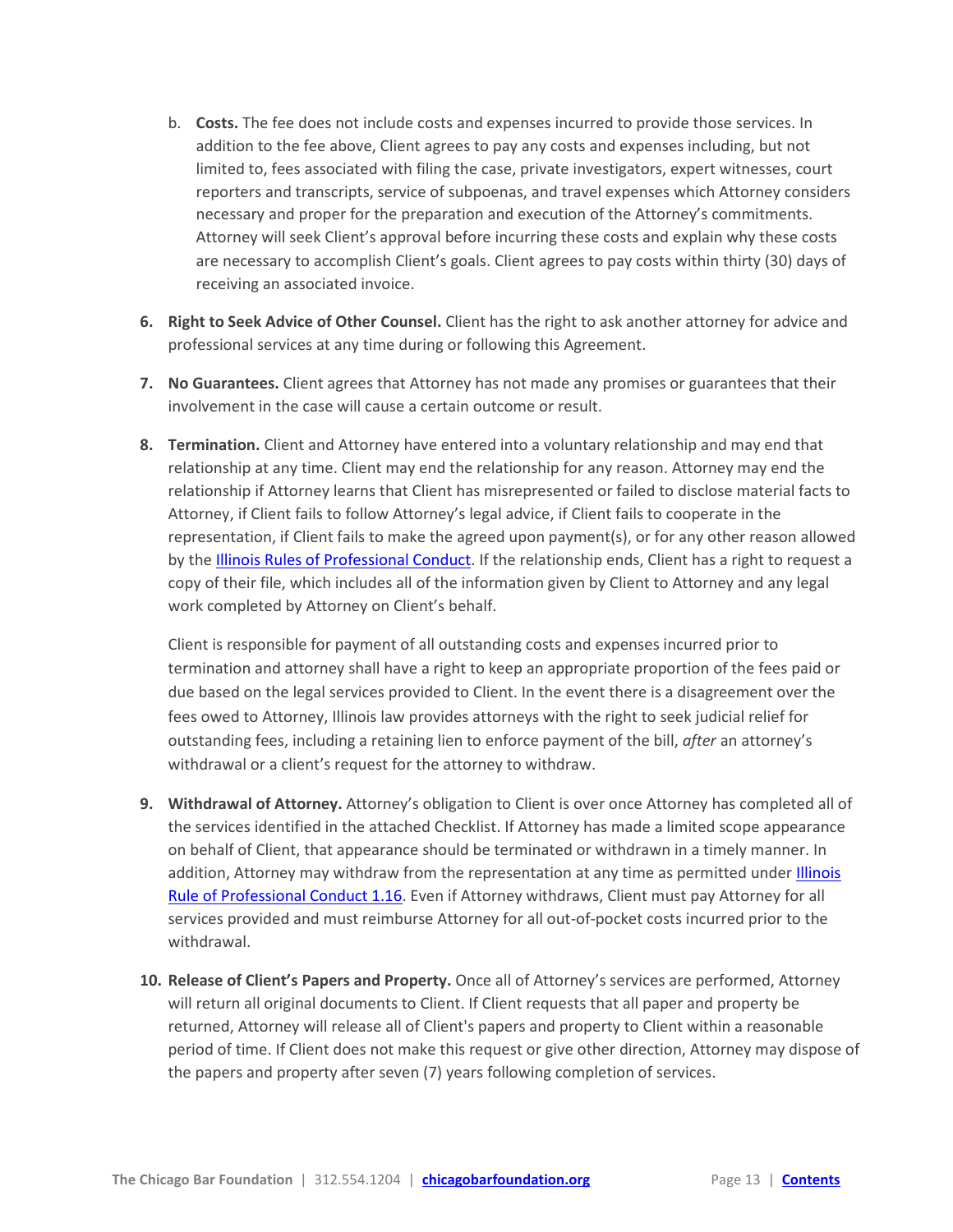- **11.** Client has carefully read this Agreement and understands all of its provisions. Client agrees with the following statements by initialing each one:
	- a. [  $\Box$ ] Attorney has accurately described my goals in Paragraph 1.
	- b. [100] I am responsible for my case and will be in control of my case at all times as described in Paragraph 4.
	- c. [ ] The services that I want Attorney to perform in my case are identified by the word "YES" in the "Attorney To Do" column of the Checklist that is attached to this Agreement. I take responsibility for all other aspects of my case, including, but not limited to, those tasks assigned to me under the "Client To Do" column in the Checklist.
	- d. [ ] Attorney discussed the difference between full representation and limited scope representation and I understand and accept the limitations on the scope of Attorney's responsibilities identified in Paragraphs 2 and 3.
	- e. [18] I will pay Attorney for services as described in Paragraph 5.
	- f. [  $\Box$ ] I understand that any amendments to this Agreement must be in writing as described in Paragraph 3.
	- g. [ ] I acknowledge that I have been advised by Attorney that I have the right to consult with another independent attorney to review this Agreement and to advise me on my rights as a client before I sign this Agreement.

| <b>Client Signature</b>   | Date: |
|---------------------------|-------|
|                           |       |
| <b>Attorney Signature</b> | Date: |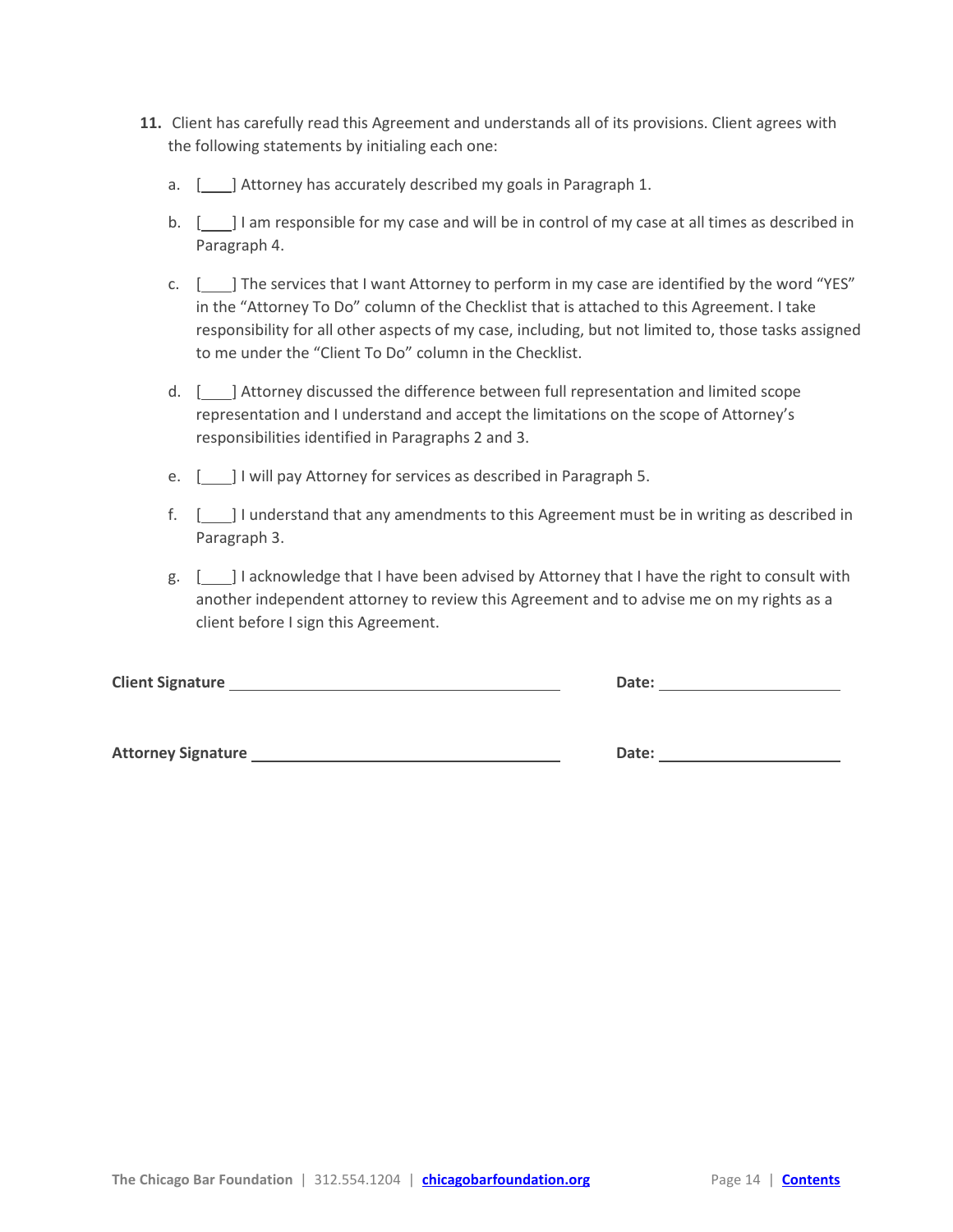<span id="page-14-0"></span>*You ca[n download this letter as a word document.](https://chicagobarfoundation.box.com/s/ajqc2uv32au7ed7jpamixxdh9g0tp435)*

[Client Name] [Client Address 1] [Client Address 2] [Client Email]

[Date]

Re: Termination of Legal Services

Dear [Ms./Mr. Client's or Client Representative's Last Name]:

Thank you for allowing [Law Firm Name] to represent you in [Legal Matter]. [Enclosed/Attached] is a copy of [Relevant Document(s)—e.g., an order that was just entered]. I have completed the scope of legal representation agreed to in our Engagement Agreement for Legal Services. Accordingly, our attorney-client relationship has come to an end and I am no longer providing legal representation on your behalf. I am therefore closing your file. I will retain a copy of your file for seven (7) years after which I may destroy all documents in your file. You should keep all of your information and documentation concerning this matter in a safe place in case you need it in the future. If you would like to have copies of anything from my file, please let me know as soon as possible.

It has been a pleasure working with you. I hope this matter was concluded to your satisfaction. If you or someone you know needs legal assistance in the future, please feel free to contact my office to arrange a consultation. [Optional for mailed letter: I have included a few of my business cards.] I wish you the best of luck in your endeavors!

Best regards,

[Law Firm Name]

[Attorney's Name]

[Enclosures/Attachments]: [Relevant Document(s)]Resources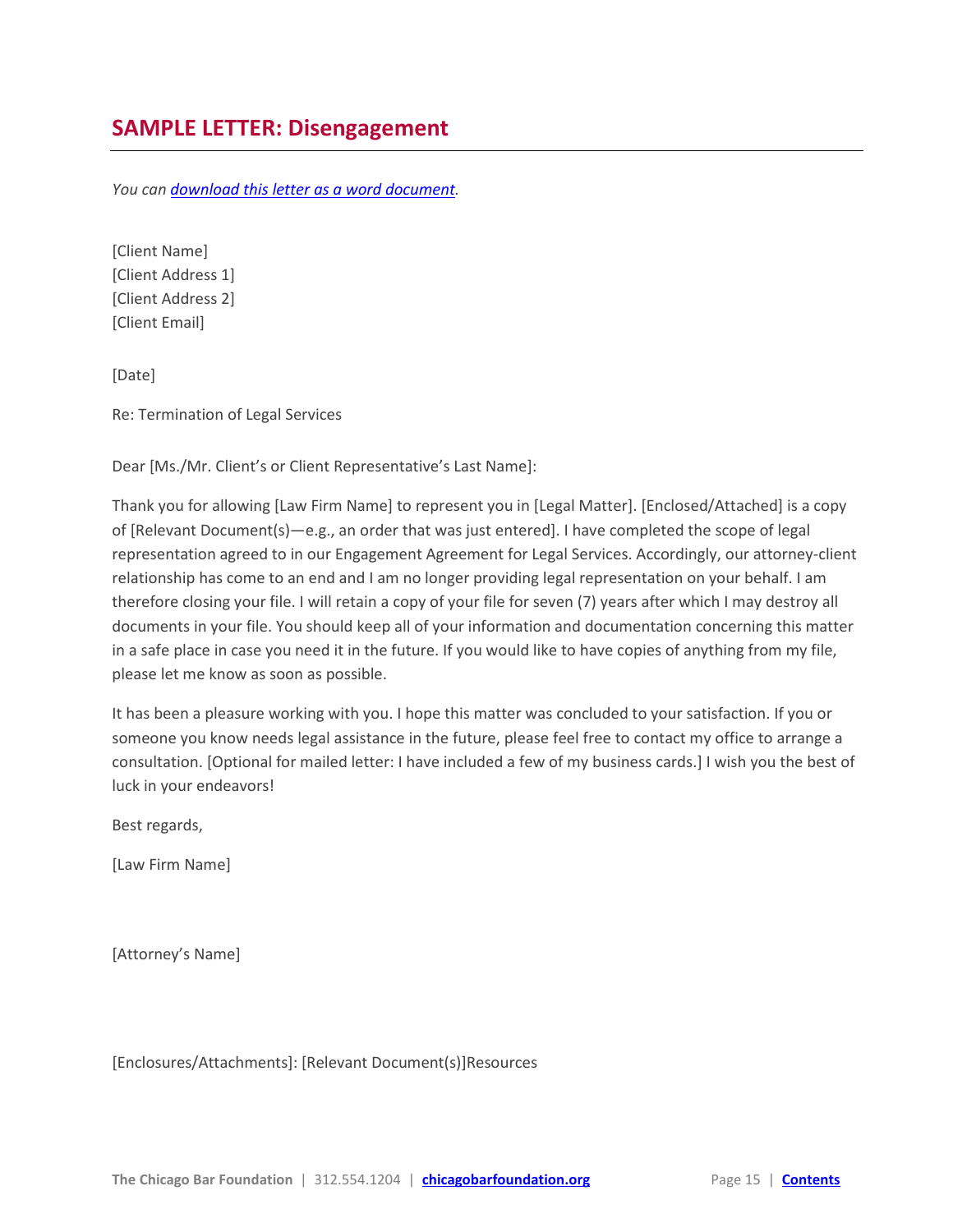# <span id="page-15-0"></span>**APPENDIX: Court Forms and Other Resources**

#### **Court Forms**

- [Notice of Limited Scope Appearance](http://www.illinoiscourts.gov/Forms/approved/procedures/Limited_Scope_Notice_Approved.pdf)
- [Notice of Withdrawal of Limited Scope Appearance](http://www.illinoiscourts.gov/Forms/approved/procedures/Limited_Scope_Notice_Withdrawal_Approved.pdf)
- [Objection to Withdrawal of Limited Scope Appearance](http://www.illinoiscourts.gov/Forms/approved/procedures/Limited_Scope_Objection_Withdrawal_Approved.pdf)

#### **Webinars**

- The Chicago Bar Foundation's Unbundling 101: Incorporating Unbundled Services into your Practice [Training Series](https://chicagobarfoundation.org/resources/practice/limited-scope-representation-practice-resources/)
- The [Unbundled Legal Services in the New Normal Virtual Conference](https://iaals.du.edu/events/unbundled-legal-services-new-normal) (recorded April 20-22, 2021)
- The Illinois State Bar Association CLE progra[m A Primer on Limited Scope Representation](https://www.isba.org/cle/path?pathPage=%2Fisba%2Fcourses%2F23189) (recorded June 10, 2020)
- The Illinois State Bar Association CLE progra[m Limited Scope = Unlimited Opportunity](https://www.isba.org/cle/path?pathPage=%2Fisba%2Fcourses%2F23061) (recorded May 29, 2020)

#### **Articles**

- [Increasing Access to Justice Through Limited Scope Representation](http://illinoiscourts.gov/Media/enews/2019/032619_limited_scope.asp) (March 2019)
- [Limited Scope. \(Almost\) Boundless Opportunity](https://www.americanbar.org/groups/gpsolo/publications/gp_solo/2019/january-february/limited-scope-almost-boundless-opportunity/) (January 2019)
- [New Resources Help Lawyers Build Business and Increase Access to Justice by Providing Limited](https://cld.bz/bookdata/sMDadso/basic-html/page-18.html)  [Scope Representation](https://cld.bz/bookdata/sMDadso/basic-html/page-18.html) (November 2017)
- [Why Judges Should Embrace Limited Scope Representation](http://chicagobarfoundation.org/pdf/resources/limited-scope-representation/why-judges-embrace-limited-scope.pdf) (April 2014)
- [Rule Changes Permitting Limited Scope Representation in Litigation: Increasing Access &](http://chicagobarfoundation.org/pdf/resources/limited-scope-representation/rule-changes-permitting-limited-scope-litigation.pdf)  [Opportunity](http://chicagobarfoundation.org/pdf/resources/limited-scope-representation/rule-changes-permitting-limited-scope-litigation.pdf) (September 2013)

#### **Studies**

- The National Center for State Courts' [The State of State Courts2018 Public Opinion Survey](https://www.ncsc.org/topics/court-community/public-trust-and-confidence/resource-guide/2018-state-of-state-courts-survey)
- Sara Smith & Will Hornsby's [Unbundled Legal Services: At the Tipping Point?](https://www.americanbar.org/content/dam/aba/administrative/delivery_legal_services/ls_del_unbundling_tipping_point_article.authcheckdam.pdf) (April 2018)
- The Institute for the Advancement of the American Legal System's (IAALS) Cases Without Counsel: [Research on Self-Representation in U.S. Family Court](http://iaals.du.edu/sites/default/files/documents/publications/cases_without_counsel_research_report.pdf) an[d Recommendations After Listening to the](http://iaals.du.edu/sites/default/files/documents/publications/cases_without_counsel_recommendations_report.pdf)  [Litigants](http://iaals.du.edu/sites/default/files/documents/publications/cases_without_counsel_recommendations_report.pdf) (May 2016)
- Dr. Julie Macfarlane'[s The National Self-Represented Litigant Project: Identifying and Meeting the](https://representingyourselfcanada.com/wp-content/uploads/2015/07/nsrlp-srl-research-study-final-report.pdf)  [Needs of Self-Represented Litigants –](https://representingyourselfcanada.com/wp-content/uploads/2015/07/nsrlp-srl-research-study-final-report.pdf) Final Report (May 2013)
- American Bar Association's [Perspectives on Finding Personal Legal Services](https://www.americanbar.org/content/dam/aba/administrative/delivery_legal_services/20110228_aba_harris_survey_report.authcheckdam.pdf) (February 2011)